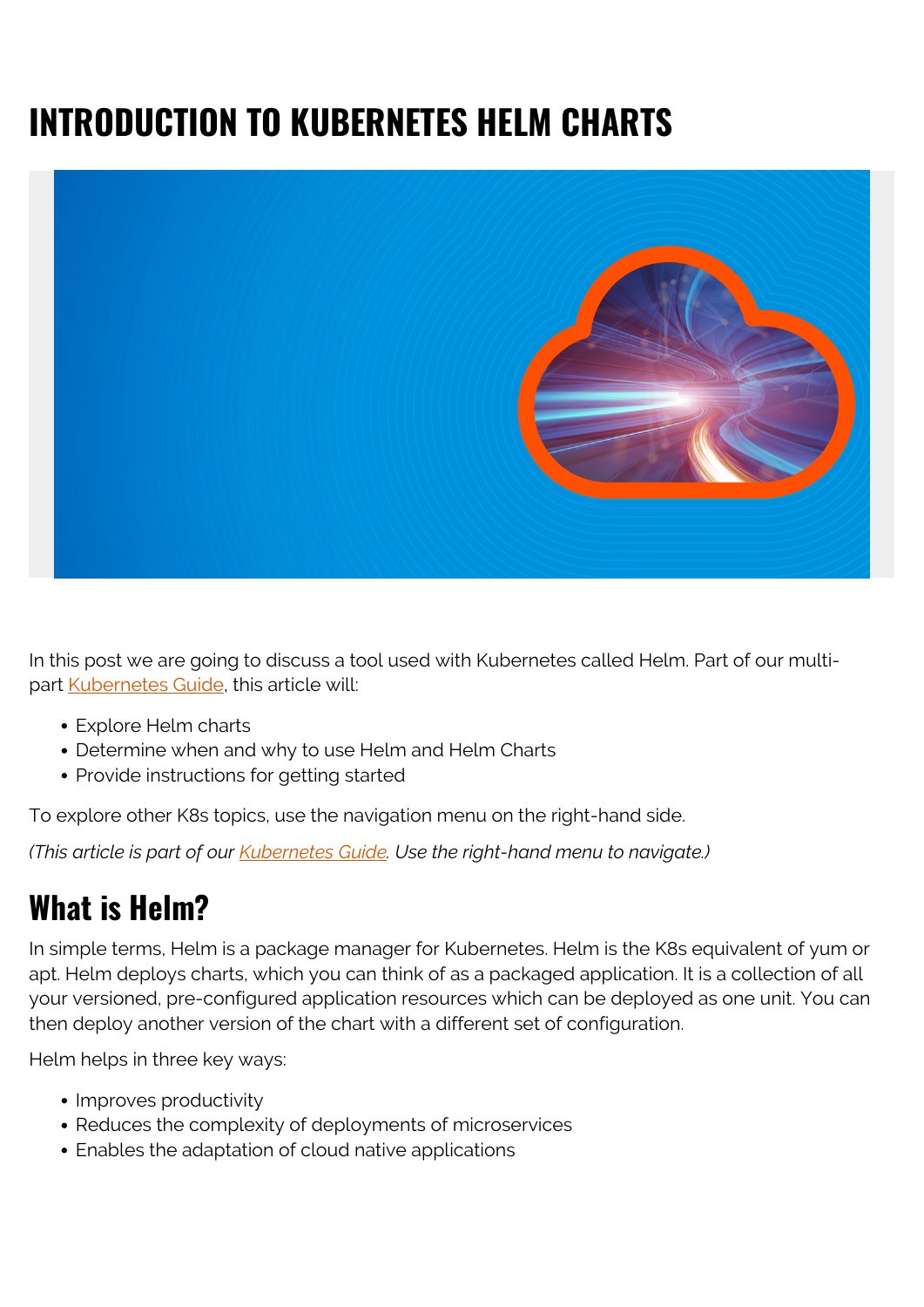## **Why use Helm?**

Writing and maintaining Kubernetes **YAML manifests** for all the required Kubernetes objects can be a time consuming and tedious task. For the simplest of deployments, you would need at least 3 YAML manifests with duplicated and hardcoded values. Helm simplifies this process and creates a single package that can be advertised to your cluster.

[Helm](https://blogs.bmc.com/blogs/kubernetes-helm/) is a client/server application and, until recently, has relied on Tiller (the helm server) to be deployed in your cluster. This gets installed when installing/initializing helm on your client machine. Tiller simply receives requests from the client and installs the package into your cluster. Helm can be easily compared to RPM of DEB packages in Linux, providing a convenient way for developers to package and ship an application to their end users to install.

Once you have Helm installed and configured ([details below](https://blogs.bmc.com/blogs/kubernetes-helm-charts/#_Installing_Helm_and)), you are able to install production-ready applications from software vendors, such as [MongoDB](https://blogs.bmc.com/blogs/mongodb-overview-getting-started-with-mongodb/), MySQL and others, into your Kubernetes cluster with one very simple **helm install** command. Additionally, removing installed applications in your cluster is as easy as installing them.

### **What are Helm charts?**

Helm Charts are simply Kubernetes YAML manifests combined into a single package that can be advertised to your Kubernetes clusters. Once packaged, installing a Helm Chart into your cluster is as easy as running a single **helm install**, which really simplifies the deployment of containerized applications.

# **Describing Helm**

Helm has two parts to it:

- The client (CLI), which lives on your local workstation.
- The server (Tiller), which lives on the Kubernetes cluster to execute what's needed.

The idea is that you use the CLI to push the resources you need and tiller will make sure that state is in fact the case by creating/updating/deleting resources from the chart. To fully grasp helm, there are 3 concepts we need to get familiar with:

- **Chart**: A package of pre-configured Kubernetes resources.
- **Release**: A specific instance of a chart which has been deployed to the cluster using Helm.
- **Repository**: A group of published charts which can be made available to others.

### **Benefits of Helm**

Developers like Helm charts for many reasons:

#### **Boosts productivity**

Software engineers are good at writing software, and their time is best spent doing just that. Using Helm allows software to deploy their test environments at the click of a button.

An example of this might be that, in order to test a new feature, an engineer needs a SQL database.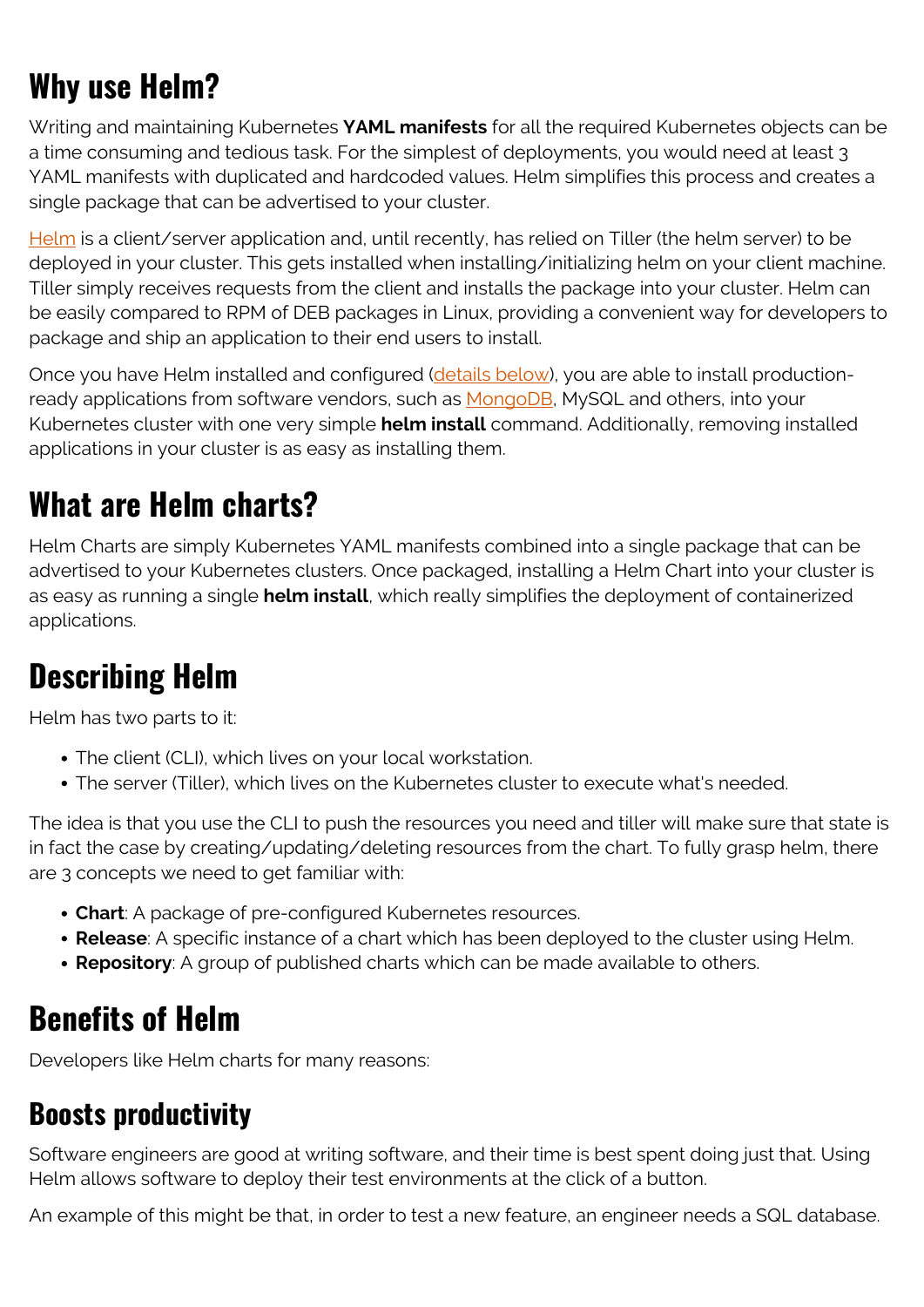Instead of going through the process of installing the software locally, creating the databases and tables required, the engineer can simply run a single **Helm Install** command to create and prepare the database ready for testing.

#### **Reduces duplication & complexity**

Once the chart is built once, it can be used over and over again and by anyone. The fact that you can use the same chart for any environment reduces complexity of creating something for dev, test and prod. You can simply tune you chart and make sure it is ready to apply to any environment. And you get the benefit of using a production ready chart in dev.

#### **Smooths the K8S learning curve**

It's no secret that the learning curve for Kubernetes and containers is long for your average developer. Helm simplifies that learning curve: developers do not require a full, detailed understanding of the function of each Kubernetes object in order to start developing and deploying container applications.

Helm easily integrates into [CI/CD pipelines](https://blogs.bmc.com/blogs/deployment-pipeline/) and allows software engineers to focus on writing code—not deploying applications.

#### **Simplifies deployments**

Helm Charts make it easy to set overridable defaults in the **values.yaml** file, allowing software vendors or administrators of charts to define a base setting. Developers and users of charts can override these settings when installing their chart to suit their needs. If the default installation is required, then no override is required.

[Deploying applications to Kubernetes](https://blogs.bmc.com/blogs/kubernetes-deployment/) is not a straightforward process, with different objects being tightly coupled. This required specific knowledge of these objects and what their functions are in order to be able to successfully deploy. Helm takes the complexity out of that doing much of the hard work for you.

### **Describing a Helm chart**

Helm has a certain structure when you create a new chart. To create, run "*helm create YOUR-CHART-NAME*". Once this is created, the directory structure should look like:

```
YOUR-CHART-NAME/
\blacksquare |- .helmignore
\blacksquare |- Chart.yaml
\blacksquare |- values.yaml
\blacksquare |- charts/
\blacksquare |- templates/
```